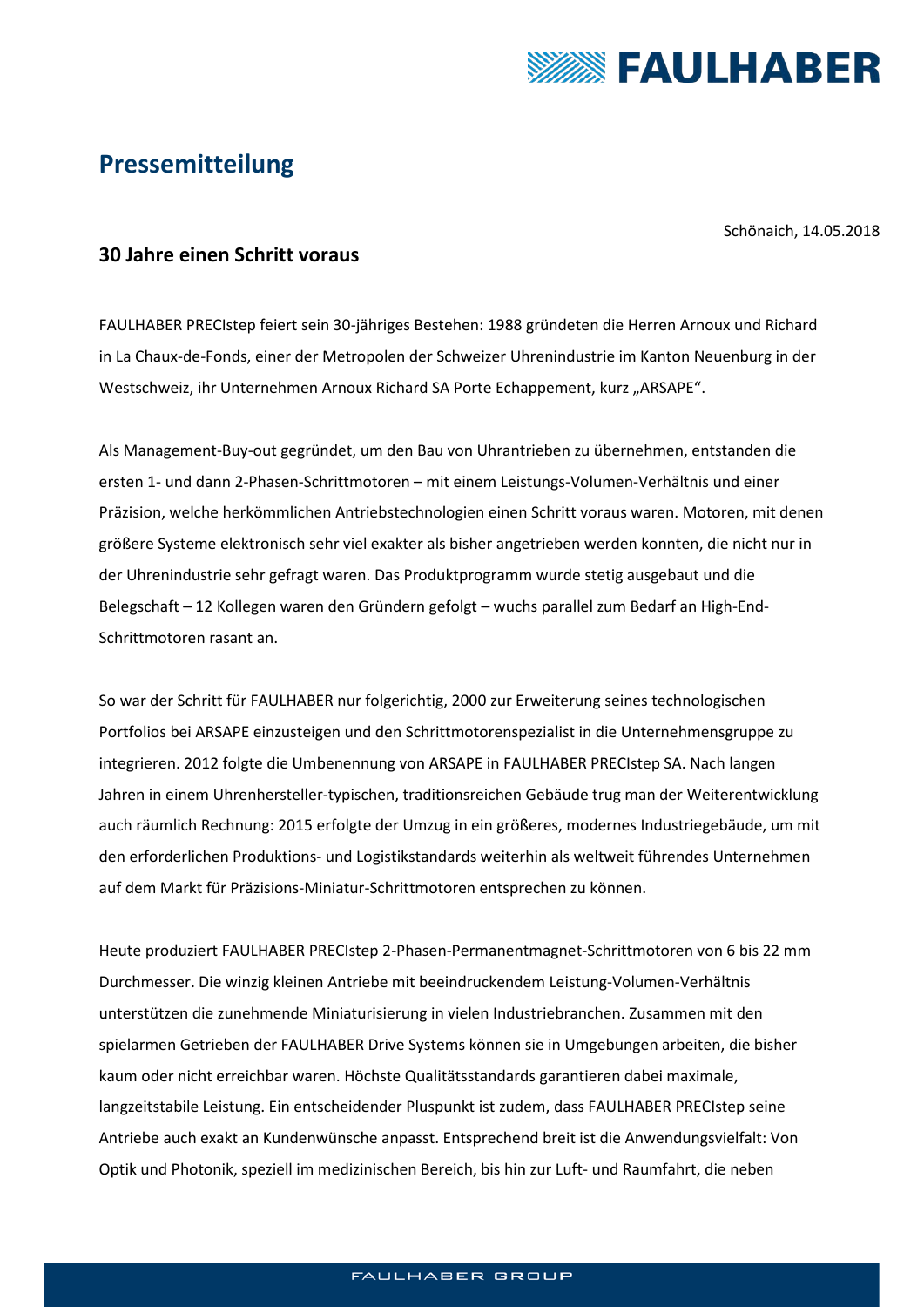

Leistungsstärke eine absolute Zuverlässigkeit weit über 10 Jahre hinaus fordert. So werden Schrittmotoren von FAULHABER PRECIstep beispielsweise 2020 bei der nächsten Rover-Expedition auf den Mars mit dabei sein. Vorher aber, am 22. Juni 2018, feiert FAULHABER PRECIstep in La Chaux-de-Fonds seine 30-jährige Erfolgsgeschichte.



[330 Wörter / 2.310 Zeichen]

Schrittmotoren © FAULHABER

#### **Pressekontakt (Deutschland + International)**

Dr. Fritz Faulhaber GmbH & Co. KG Kristina Rebmann – Marketing Daimlerstraße 23/25 · 71101 Schönaich Deutschland

T +49 7031 638-148 · F +49 7031 638-8148 kristina.rebmann@faulhaber.de

#### **Pressekontakt (Schweiz)**

FAULHABER MINIMOTOR SA Ann-Kristin Hage-Ripamonti – Marketing 6980 Croglio Schweiz

T +41 91 61 13 239 · F +41 91 611 31 10 marketing@minimotor.ch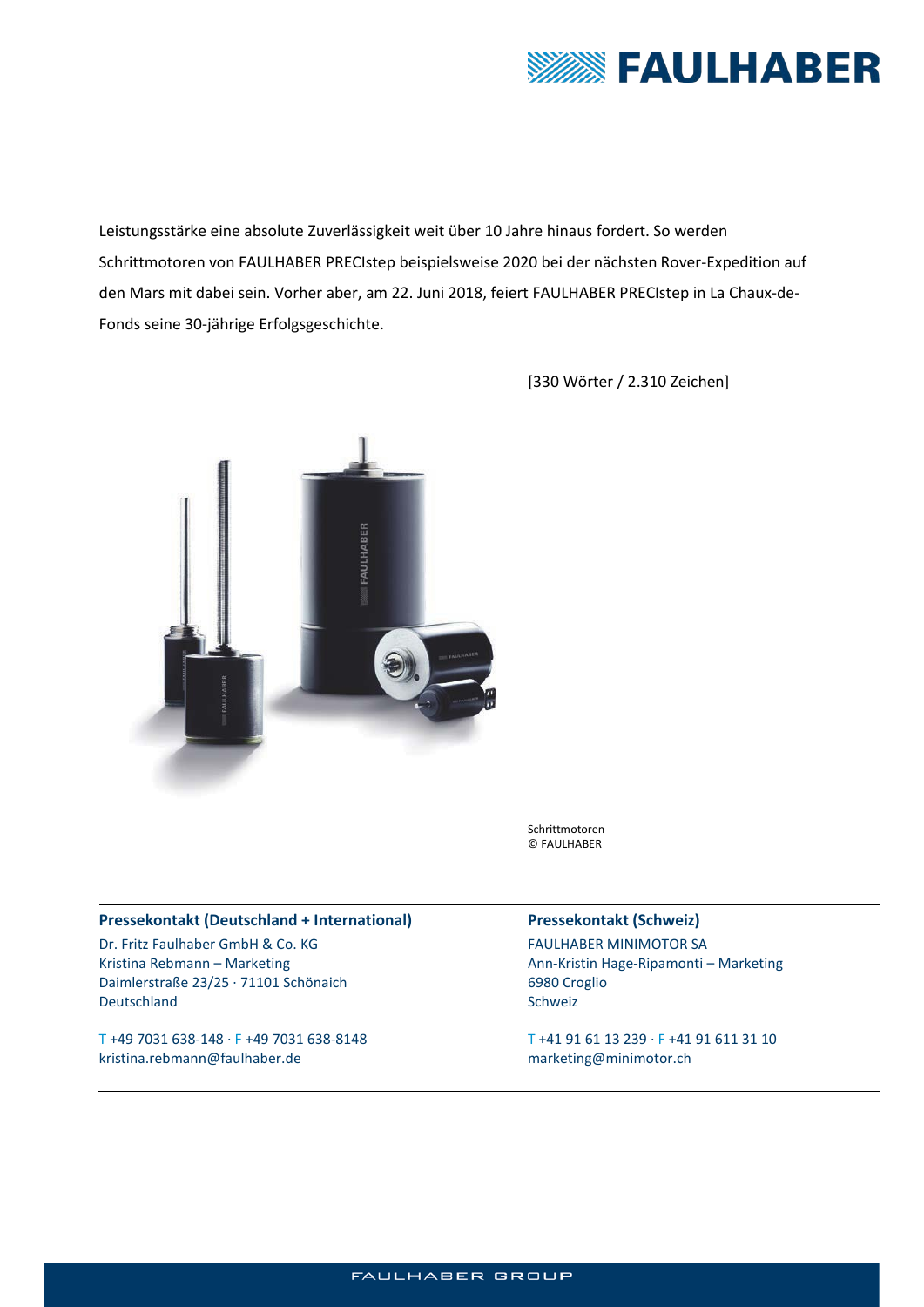

## **Press Release**

Schönaich, 23rd April 2018

## **A Step Ahead for 30 Years**

FAULHABER PRECIstep is celebrating its 30th anniversary: in 1988, Messrs Arnoux and Richard founded their company Arnoux Richard SA Porte Echappement or "ARSAPE", in La Chaux-de-Fonds, one of the world`s capitals of the Swiss watch industry in the canton of Neuchâtel in western Switzerland.

Established as a management buyout for the purpose of taking over the manufacture of clock drives, first 1and then 2phase stepper motors were designed with a performance/volume ratio level and a precision that were a step ahead of conventional drive technology. These motors that could drive larger systems electronically much more precisely than previously possible quickly gained market interest and were sought after not only in the watchmaking industry. The product range was continually expanded, and the workforce grew rapidly with the increasing demand for high-end stepper motors from the 12person staff which initially joined the founders.

So in 2000, it was a logical step for FAULHABER to expand its technological portfolio and become a stakeholder in ARSAPE in order to integrate the stepper motor specialist in the company group. ARSAPE was renamed to FAULHABER PRECIstep SA in 2012. After many years in a tradition rich building that was typical for watchmakers, the growth of the company was also mirrored in a relocation: In 2015, the company moved to a larger, modern industrial building in order to continually meet the required production and logistics standards necessary to remain the worldwide leading company on the market for high quality and precision miniature stepper motors.

FAULHABER PRECIstep now produces 2phase permanent magnet stepper motors with diameters from 6 to 22 mm. These micro-drives with an impressive performance volume ratio are contributing to the trend towards miniaturization in many sectors. In conjunction with the zero backlash gearheads from FAULHABER Drive Systems they allow to reach a level of operation that remains unmatched by the other solutions available on the market." The highest quality standards guarantee maximum, durable performance. Another advantage is the fact that FAULHABER PRECIstep can also precisely adapt its drives to customer requirements. The application possibilities are accordingly broad: from optics and photonics, especially in the medical sector, to aerospace, which require, in addition to performance,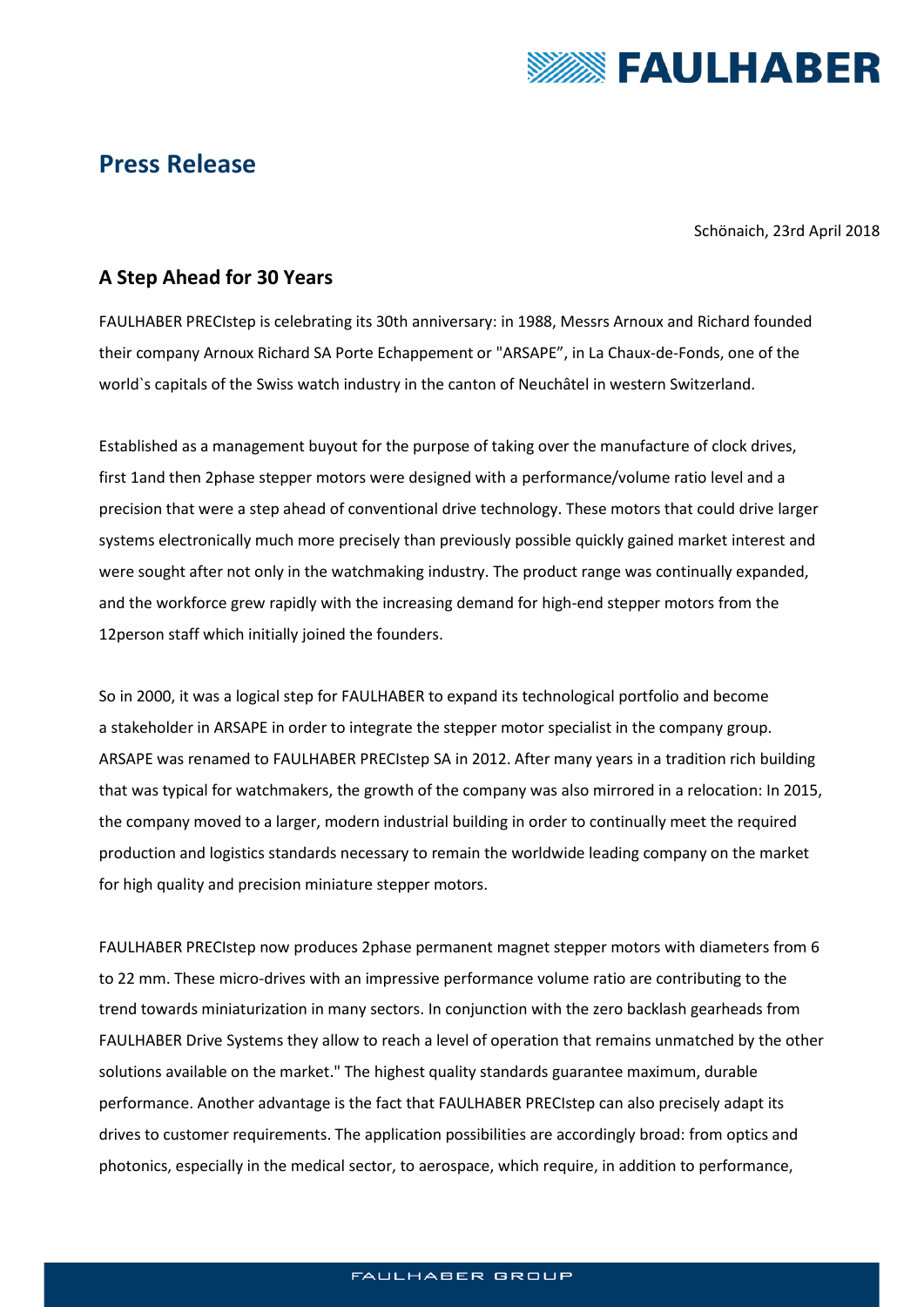

absolute reliability well beyond 10 years. No wonder then that stepper motors from FAULHABER PRECIstep will be part of the next rover expedition on Mars in 2020. But first, FAULHABER PRECIstep is celebrating its 30 years of success in La Chaux-de-Fonds, Switzerland, on 22 June 2018.

[410 words / 2.280 characters]



steppermotors [© FAULHABER

#### **Press contact (Germany + International)**

Dr. Fritz Faulhaber GmbH & Co. KG Kristina Rebmann – Marketing Daimlerstraße 23/25 · 71101 Schönaich Germany

T +49 7031 638-148 · F +49 7031 638-8148 kristina.rebmann@faulhaber.de

### **Press contact (Switzerland)**

FAULHABER MINIMOTOR SA Ann-Kristin Hage-Ripamonti – Marketing 6980 Croglio Switzerland

T +41 91 61 13 239 · F +41 91 611 31 10 marketing@minimotor.ch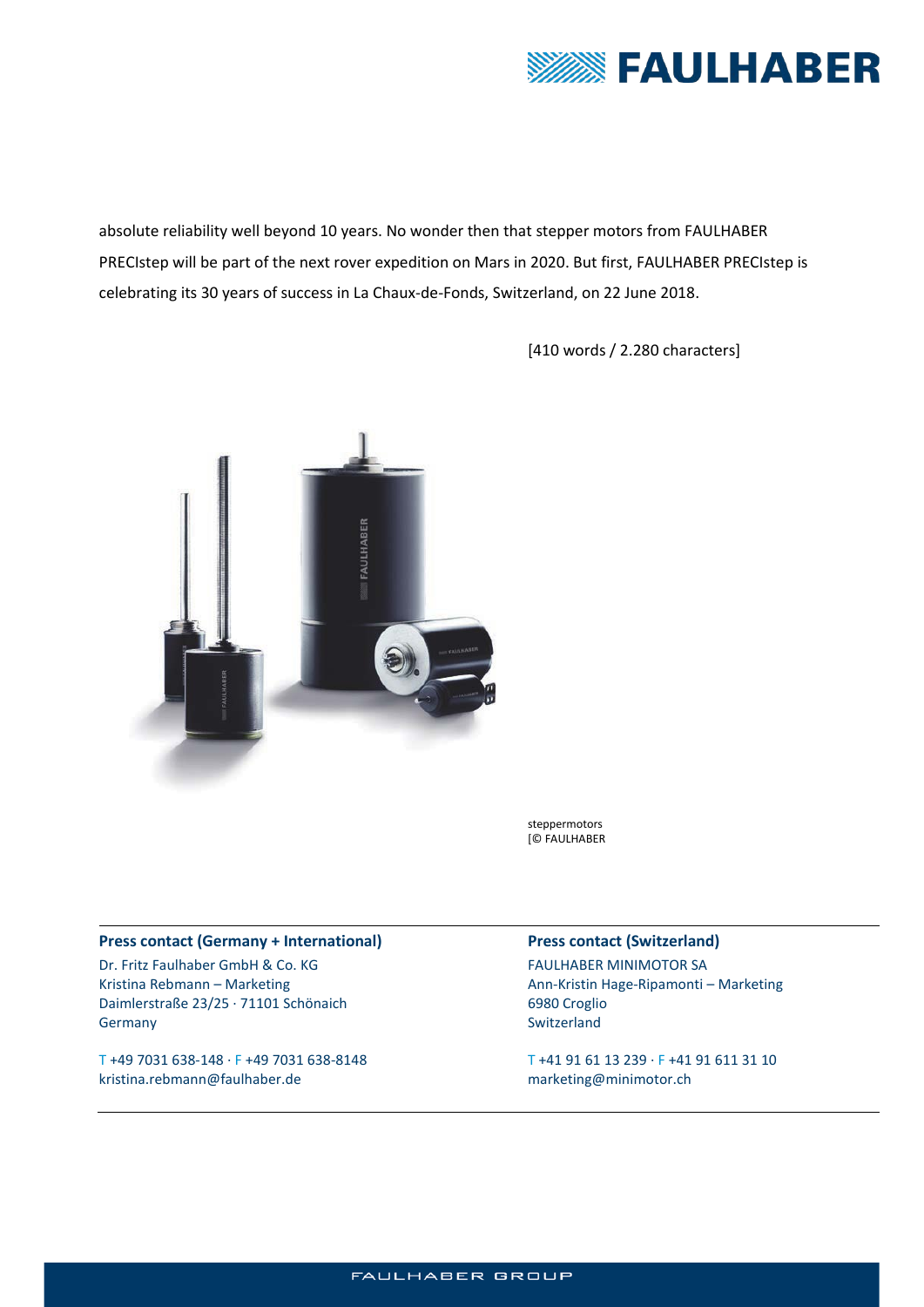

# **Communiqué de presse**

Schönaich, le 23 avril 2018

#### **Une longueur d'avance 30 années durant**

FAULHABER PRECIstep fête son 30ème anniversaire : en 1988, Messieurs Arnoux et Richard ont créé leur entreprise Arnoux Richard SA Porte Echappement (ARSAPE) à La Chaux-de-Fonds, capitale mondiale de l'horlogerie située dans le canton de Neuchâtel en Suisse romande.

Après un rachat par la direction dans le but de reprendre la fabrication d'entraînements d'horloge, les premiers moteurs pas à pas monophasés et biphasés ont été conçus avec un rapport et un niveau de performance/volume ainsi qu'une précision qui leur donnaient une longueur d'avance sur la technologie d'entraînement conventionnelle. Ces moteurs permettaient un entraînement électronique de systèmes plus grands avec une précision inédite pour l'époque, ce qui généra très rapidement un fort intérêt et pas uniquement dans l'industrie horlogère. Avec la demande croissante de moteurs pas à pas haut de gamme fabriqués par l'équipe de 12 personnes qui avaient rejoint les fondateurs, la gamme de produits n'a pas cessé de s'agrandir et les effectifs ont rapidement augmenté.

En 2000, il était donc logique pour FAULHABER d'étendre sa gamme technologique et de prendre des participations dans ARSAPE, en vue d'intégrer ce spécialiste du moteur pas à pas dans le groupe. En 2012, l'entreprise ARSAPE est devenue FAULHABER PRECIstep SA. Après de nombreuses années passées dans un bâtiment riche en tradition et typique du monde horloger, la croissance de l'entreprise s'est également reflétée dans un déménagement : en 2015, l'entreprise a déménagé dans un bâtiment industriel moderne et plus grand afin de continuer à satisfaire aux standards de production nécessaires pour rester le leader du marché des moteurs pas à pas miniatures de haute qualité.

FAULHABER PRECIstep produit désormais des moteurs pas à pas biphasés à aimant permanent d'un diamètre de 6 à 22 mm. Ces micro-actionneurs possédent un étonnant rapport performance/volume et contribuent à la tendance à la miniaturisation dans de nombreux secteurs. Associés aux réducteurs sans jeu de FAULHABER Drive Systems, ils permettent d'atteindre des points de fonctionnement inégalables par d'autres solutions du marché. Les plus hauts niveaux de qualité garantissent des performances maximales durables. De plus, FAULHABER PRECIstep est en mesure d'adapter ses motorisations en fonction des besoins des clients. Les domaines d'application sont par conséquent larges et vont de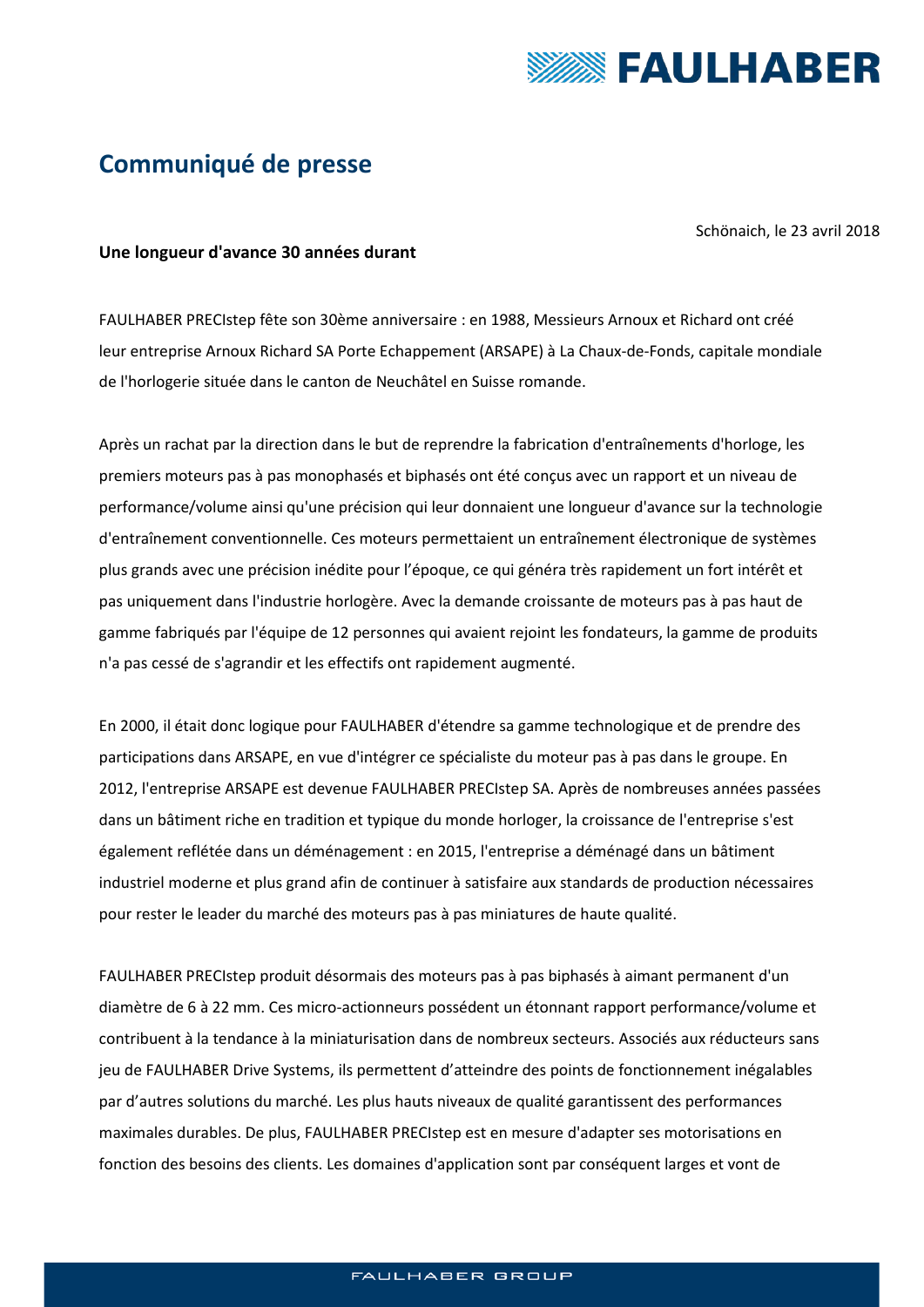

l'optique et la photonique (notamment le secteur médical) à l'aéronautique et l'aérospatiale, ce qui requiert, en plus des performances uniques, une parfaite fiabilité bien au-delà de 10 ans. Il n'est donc pas étonnant que les moteurs pas à pas de FAULHABER PRECIstep fassent partie de la prochaine expédition rover sur Mars en 2020. Mais d'abord, FAULHABER PRECIstep fêtera ses 30 ans de succès à La Chaux-de-Fonds (Suisse), le 22 juin 2018.



[433 mots / 2.422 caractères]

#### **Contact presse (Allemagne + International)**

Dr. Fritz Faulhaber GmbH & Co. KG Kristina Rebmann – Marketing Daimlerstraße 23/25 · 71101 Schönaich Allemagne

T +49 7031 638-148 · F +49 7031 638-8148 kristina.rebmann@faulhaber.de

Steppermotors © FAULHABER

#### **Contact presse (Suisse)**

FAULHABER MINIMOTOR SA Ann-Kristin Hage-Ripamonti – Marketing 6980 Croglio Suisse

T +41 91 61 13 239 · F +41 91 611 31 10 marketing@minimotor.ch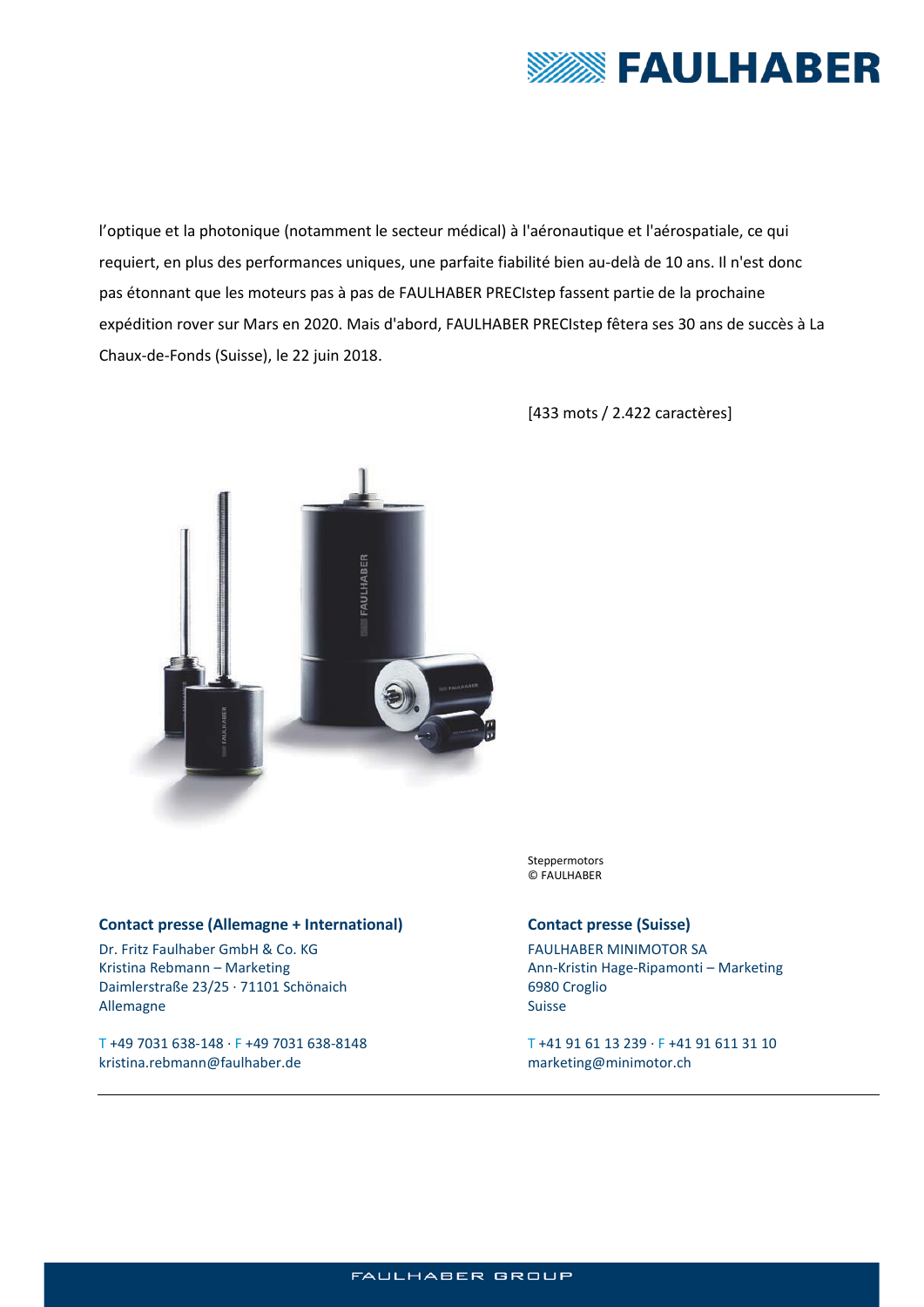

# **Persbericht**

Schönaich, 23 april 2018

## **30 jaar voorlopen**

FAULHABER PRECIstep viert zijn 30e verjaardag: in 1988 richtten de heren Arnoux en Richard hun bedrijf Arnoux Richard SA Porte Echappement op, afgekort 'ARSAPE', in La Chaux-de-Fonds, de wereldhoofdstad van de horloge-industrie in het kanton Neuchâtel in het westen van Zwitserland.

Het bedrijf is opgericht als management buyout met als doel de productie van klokaandrijvingen over te nemen. De eerste 1- en 2-fase stappenmotoren werden ontworpen met een prestatie-volumeratio en niveau en een precisie die een stap voorliepen op conventionele aandrijftechnologie. Deze motoren konden grotere aandrijfsystemen elektronisch en bovenal veel preciezer aandrijven dan voorheen mogelijk was, en daarom waren ze niet alleen in de horloge-industrie zeer gewild. Het productaanbod werd steeds verder uitgebreid en het personeelsbestand groeide snel door de toenemende vraag naar hoogwaardige stappenmotoren van de 12 medewerkers die zich hadden aangesloten bij de oprichters.

In 2000 was het dus een logische stap voor FAULHABER om het technologische portfolio uit te breiden en aandeelhouder te worden in ARSAPE om de stappenmotorspecialisten te integreren in de bedrijvengroep. ARSAPE werd in 2012 omgedoopt tot FAULHABER PRECIstep SA. Na vele jaren in een typisch horlogemakersgebouw met een rijke geschiedenis, weerspiegelde een verhuizing ook de groei van het bedrijf: In 2015 verhuisde het naar een groter, modern industrieel gebouw om te kunnen blijven voldoen aan de vereiste productienormen als toonaangevend bedrijf in de markt voor hoogwaardige miniatuur stappenmotoren.

FAULHABER PRECIstep produceert nu 2-fasen permanente magnetische stappenmotoren met een diameter van 6 tot 22 mm. De minuscule actuatoren met een indrukwekkende prestatie-volumeratio dragen bij aan de trend van minitiaturisering in veel sectoren. Samen met de spelingsvrije tandwielkasten van FAULHABER Drive Systems werken ze op plaatsen die vroeger moeilijk of onmogelijk toegankelijk waren. De hoogste kwaliteitsnormen garanderen maximale en duurzame prestaties. Een andere toegevoegde waarde is het feit dat de aandrijvingen van FAULHABER PRECIstep precies kunnen worden aangepast op de behoeften van de klant. De toepassingsmogelijkheden zijn al even breed: van optica en fotonica, vooral in de medische sector, tot lucht- en ruimtevaart, waarvoor naast hoge

#### **FAULHABER GROUP**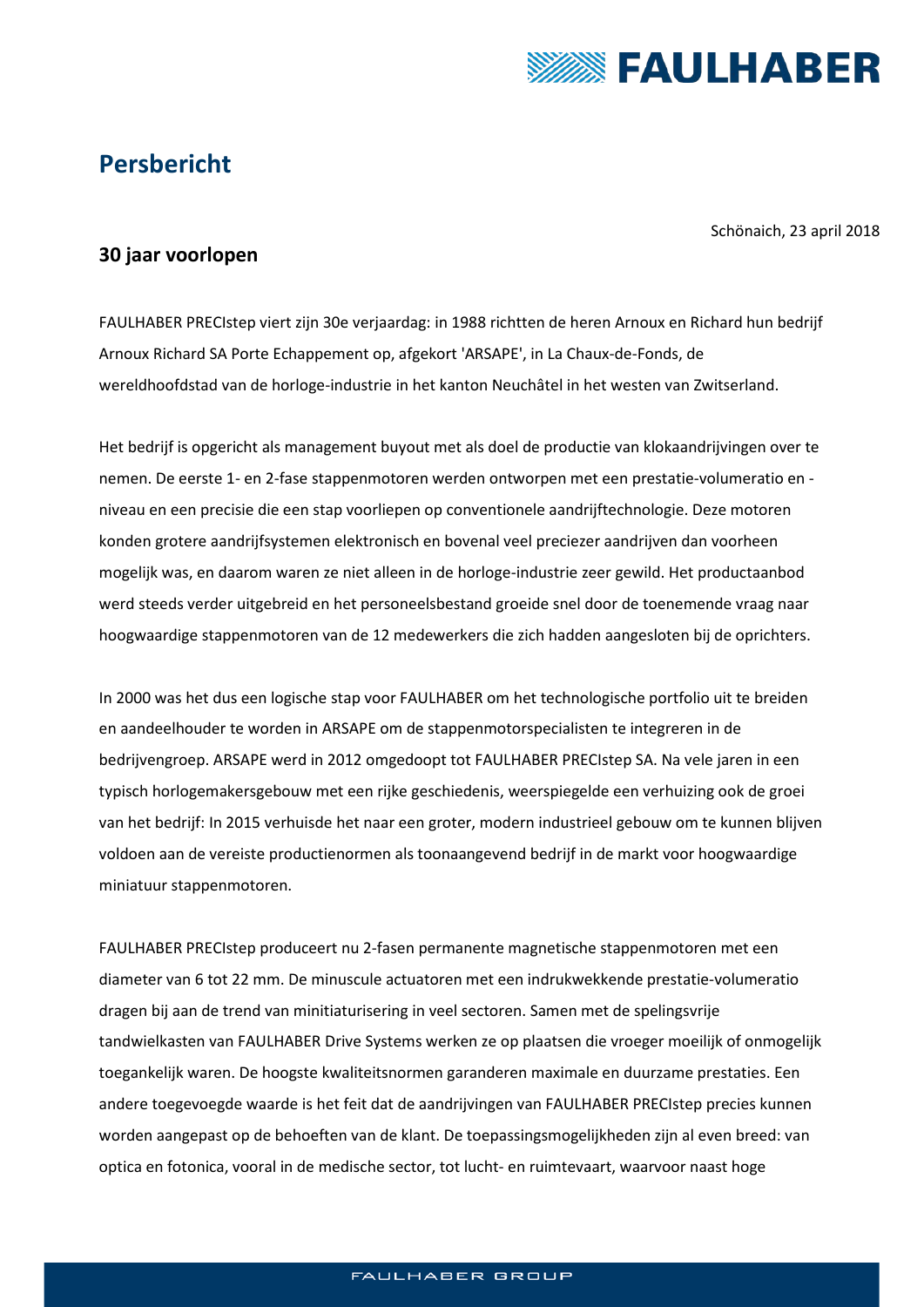

prestaties een absolute betrouwbaarheid tot ver voorbij de 10 jaar vereist is. Geen wonder dat de stappenmotoren van FAULHABER PRECIstep deel uit zullen maken van de volgende Rover-expeditie op Mars in 2020. Maar eerst viert FAULHABER PRECIstep op 22 juni 2018 30 jaar succes in La Chaux-de-Fonds, Zwitserland.



[385 words / 2.308 characters]

Steppermotors © FAULHABER

#### **Contact pers (Duitsland en Internationaal)**

Dr. Fritz Faulhaber GmbH & Co. KG Kristina Rebmann - marketing Daimlerstraße 23/25 · 71101 Schönaich Germany

T +49 7031 638-148 · F +49 7031 638-8148 kristina.rebmann@faulhaber.de

### **Contact Benelux**

FAULHABER Benelux High Tech Campus 9 5656 AE Eindhoven Nederland

T +31 40 85155 40 · F +31 40 85155 49 info@faulhaber.nl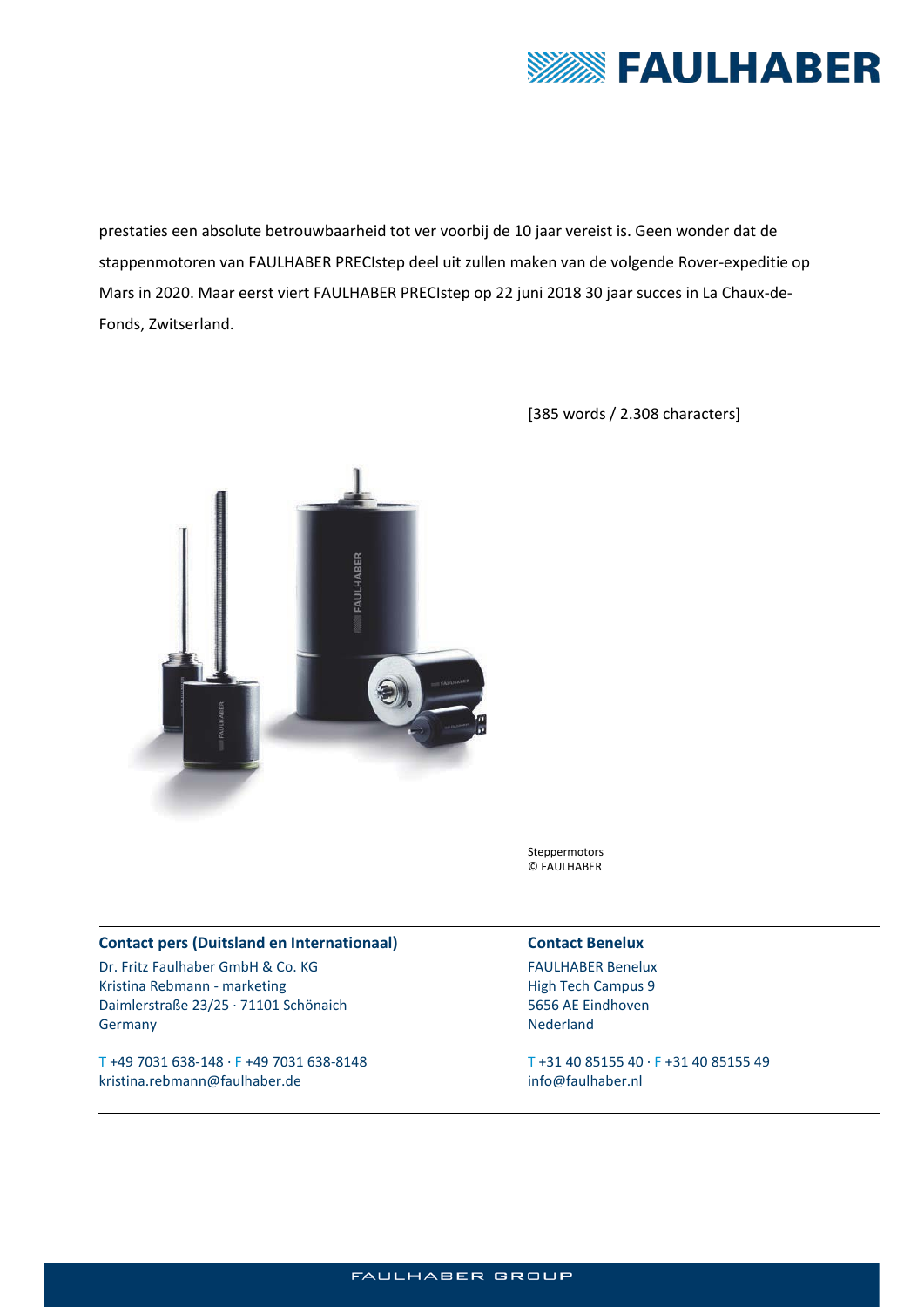

## **Komunikat prasowy**

Schönaich, 23 kwietnia 2018

### **O krok do przodu przez 30 lat**

FAULHABER PRECIstep obchodzi 30tą rocznicę swojego istnienia: w roku 1988, Messrs Arnoux oraz Richard założyli firmę Arnoux Richard SA Porte Echappement czyli "ARSAPE", w La Chaux-de-Fonds, światowej stolicy przemysłu zagarmistrzowskiego w kantonie Neuchâtel,w zachodniej Szwajcarii.

Zadaniem firmy miał być wykup menedżerski mający na celu przejęcie rynku produkcji napędów zegarowych. Pierwsze silniki krokowe, jedno i dwufazowe, zaprojektowano zgodnie z wartościami stosunku:Wydajności do wielkości, poziomu oraz precyzji wyprzedzającymi o krok konwencjonalną technologię napędową. Silniki te mogły stanowić elektroniczny napęd dla większych systemów a przede wszystkim zapewniały precyzję o wiele większą niż było to dotychczas możliwe. Stanowiły rozwiązanie wyczekiwane nie tylko w przemyśle zagzrmistrzowskim. Gama produktów była ciągle poszerzana a rosnące zapotrzebowanie na najlepszej klasy silniki krokowe spowodowało także rozbudowanie zespołu 12 pracowników, którzy rozpoczynali pracę wraz z początkiem działalności firmy.

W naturalny sposób w roku 2000 FAULHABER wzbogacił swój portfel technologiczny i stał się udziałowcem w ARSAPE, co pozwoliło na połączenie sił specjalistów w zakresie silników krokowych w grupie. W roku 2012 firma ARSAPE zmieniła nazwę na FAULHABER PRECIstep. Po wielu latach spędzonych w typowym dla zegarmistrzów, bogatym w tradycje, budynku, rozwój firmy spowodował także jej relokację: W roku 2015 firma przeprowadziła się do większego, nowoczesnego budynku przemysłowego w celu spełnienia wymaganych norm produkcyjnych jako wiodący gracz na rynku wysokiej jakości miniaturowych silników krokowych.

FAULHABER PRECIstep produkuje obecnie dwufazowe silniki krokowe z magnesem stałym o średnicy od 6 do 22mm. Miniaturowe siłowniki o imponującym stosunku wydajności do objętości wpisują się w trend wiodący ku miniaturyzacji w wielu sektorach. W powiązaniu z przekładniami bezluzowymi od FAULHABER Drive Systems mogą one pracować w miejscach, które niegdyś były dla nich trudno lub całkowicie niedostęne. Normy najwyższej klasy gwarantują maksymalne i trwałe działanie. Fakt, że FAULHABER PRECIstep może precyzyjnie dopasować napędy do wymagań klienta stanowi kolejną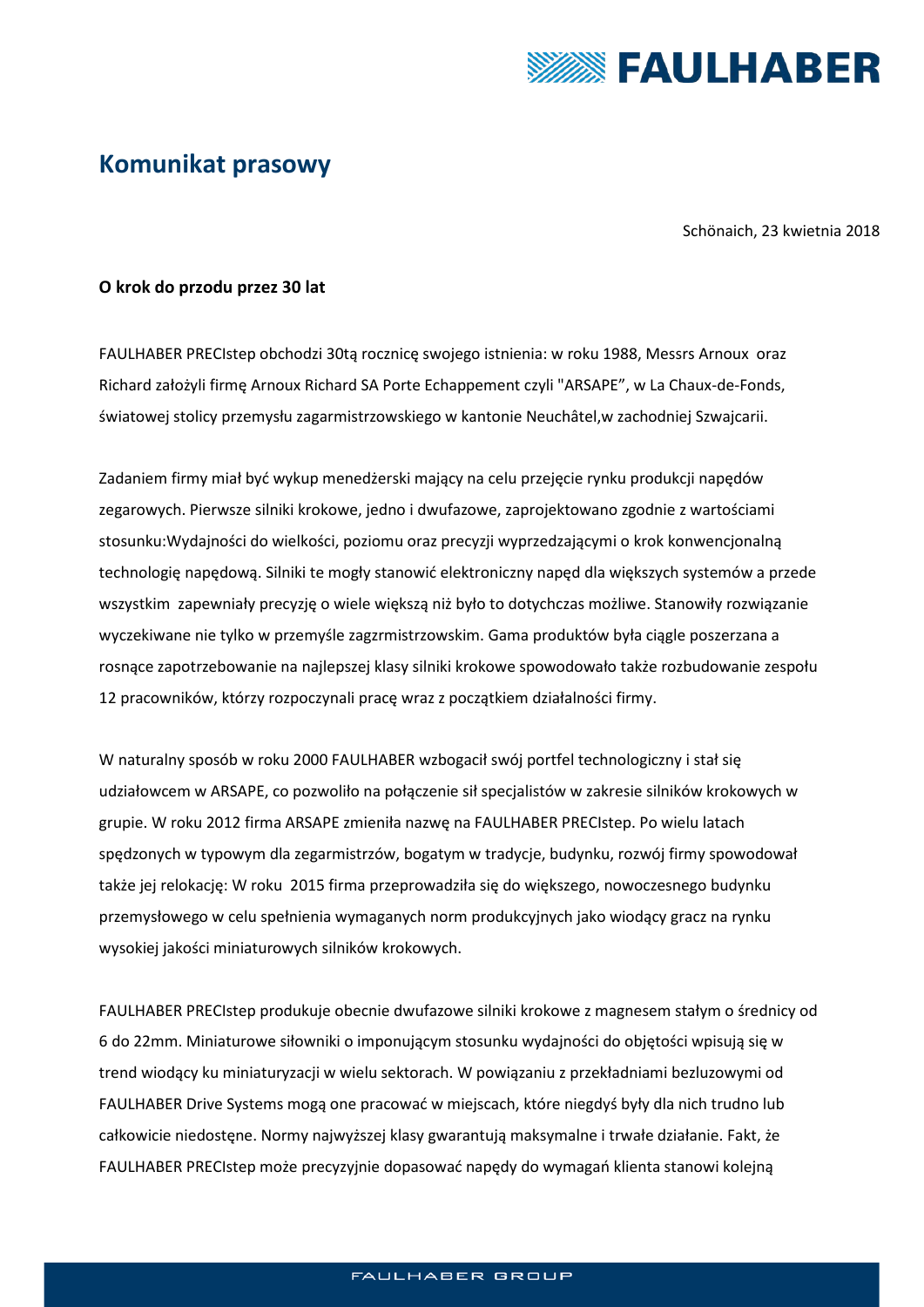

wartość dodaną. Możliwości zastosowań także są niezliczone: od optyki i fotoniki, w szczególności w branży medycznej, aż po przemysł kosmiczny wymagający, oprócz doskonałych parametrów eksploatacyjnych, także absolutniej niezawodności na o wiele dłużej niż 10 lat. Nic dziwnego, że silniki krokowe od FAULHABER PRECIstep staną się częścią kolejnej ekspedycji łazika na Marsie w roku 2020. Najpierw jednak 22 czerwca 2018 roku w La Chaux-de-Fonds w Szwajcarii FAULHABER PRECIstep będzie świętowała 30lecie swojego sukcesu.



372 słów / 2.407 znaków]

Stepper motors [© FAULHABER